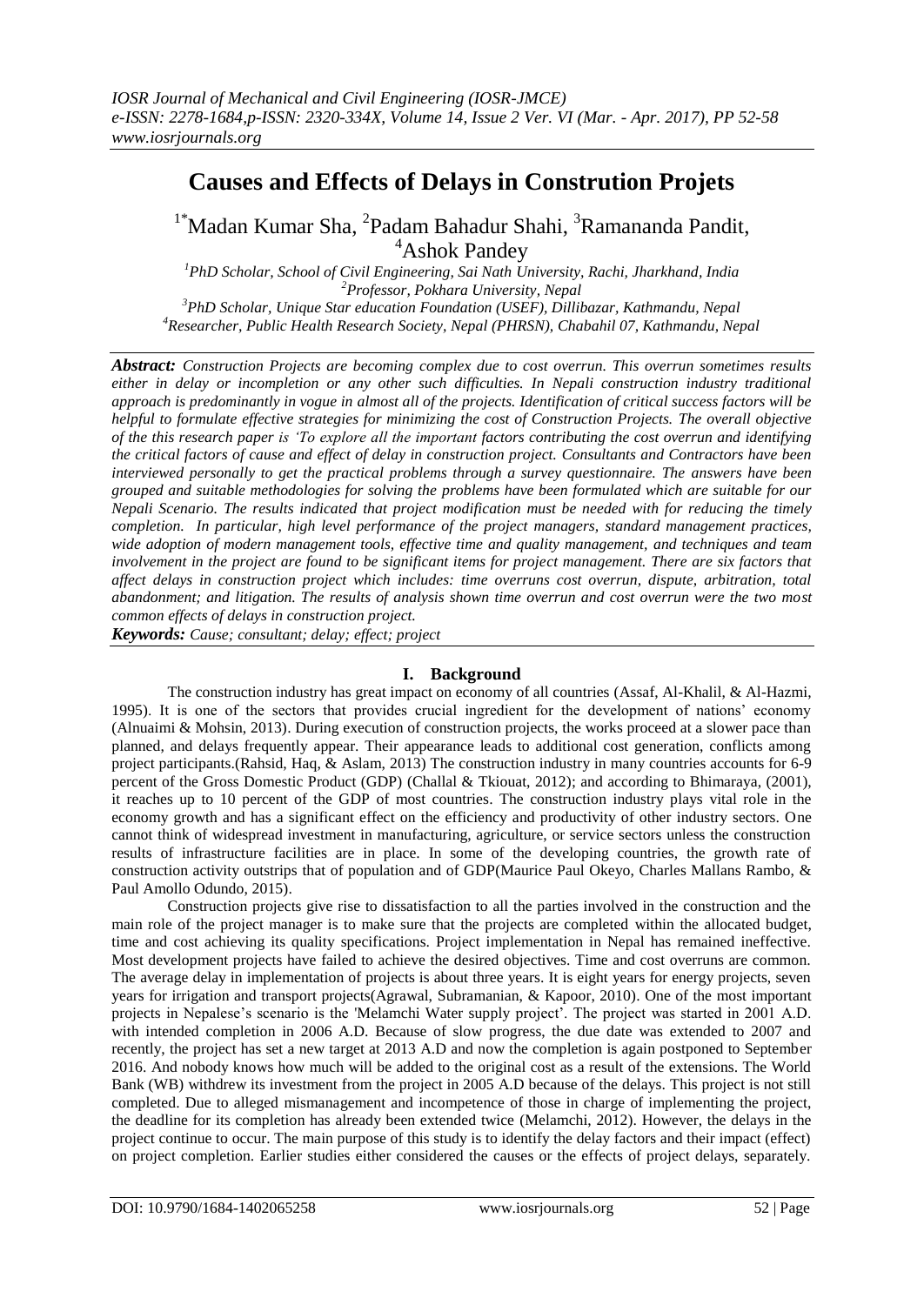This study takes an integral approach and attempts to analyze the impact of causes on effects. Some causes and effects of delays in construction projects can be country-specific.(Alaryan, Elshahat, & Dawood, 2014)

This research has identified major causes of delay and categorized them as client-related, contractorrelated, consultant-related, material-related, labor related, contract-related, contract relationship-related, and external factors. The study has also identified major effects of delay as: time overrun, cost overrun, dispute, arbitration, litigation, and total abandonment. Identification of causes and effects alone does not help the project managers to take appropriate remedial or preventive steps. The project managers need to understand, for example, what causes or factors result in time overrun or cost overrun. Therefore, the link between causes and effects of delays need to be established. Time overruns on infrastructure development projects during implementation continue to pose great challenges to developing countries.(Divya.R & S.Ramya, 2015; Haseeb, Xinhai-Lu, Bibi, Maloof-ud-Dyian, & Rabbani, 2011; Honrao & Desai, 2015) Research has found that, there are many factors that impede on successful completion of projects on time, budget, and quality.(Pandey et al., 2015) This study sought to investigate on the factors that significantly contributed to time and cost overruns on construction projects. This evaluates relative ranking; and to quantify their impacts.(Pourrostam, 2010) The study was based on a questionnaire survey among persons drawn from contractors, consultants and client, involved in the implementation of the projects in the study.

## **Research Objectives**

- 1. To identify the major causes of delays in construction project.
- 2. To identify the root sources of construction delay in construction projects in Nepal.
- 3. To identify the effects of delays in construction project

# **II. Aspects on Mix Design**

The research has been structured as the case study of construction projects during implementation phase aspects of Kathmandu valley. The entire process revolves around the secondary data sources collected from the organization's periodic publications, yearly reviews, customer feedback charts and market analysis of the company in competition to the others with same business process design. The study is based on descriptive research design followed by analytical approach to achieve the objective of the study. In the study, the universe of the data (the population) was the pool of information collected through the available project document sources and was kept under rigorous methods under study. The data was clustered and extracted for reference rather than random selection of data without clustering. Certain web based information and old data sources for reference were purely taken on judgment with assumption of higher inclination with the study, but maintained to be for purely referential purposes to avoid deviation of the mean (in theoretical terms).

The collection of data for the proposed study was collected from various sources in tabulated and nontabulated (discretionary) forms. The sources of data gathered for the study were diverse and hence the study was based on the amount of information collected and tabulated from data sources as the organizational periodic publications, existing system design documents, market evaluation of the organization's products, customer feedback charts, progress charts, GANTT charts of the ongoing projects, PERT module depictions. The first beings were interviews with the representatives of the Construction Company and professionals working in the construction industry to collect the information. A questionnaire survey was conducted to obtain feedback from the construction industry. The collected data can be classified, depending on the sources and the accessibility as well as reliability of the sources, into two basic classifications: primary and secondary. The entire information gather are categorized as primary information. Next were the literature review to gather information about research topic and challenges faced by construction industry. It is obtained from the internet, articles in journals and papers and also some other published research book. From literature review, a clear framework of this research was established research work.

The data collection techniques followed during the process was best suitable with the circumstances prevalent and subjected to the restrictions of the regulations. They were: Personal interview of individuals of the organization under study, discussion with concerned authorities, onsite observations (non-participant), telephonic conversations, review of literatures (term-end analysis reports, long-term plan statements), Appraisals (success reviews, customer appraisals and feedbacks, project reviews) and assisting references (webbased information)

## **III. Materials Used**

The developed survey questionnaire was distributed a fifty sets to the targeted respondent. About twenty tow sets were distributed to the contractors selected randomly from the list of "FCAN", Federation of Contractors' Association of Nepal and twenty eight sets were distributed to the consultants selected randomly from the list of "SCAEF", the Society of Consulting Architect and Engineer Federation, Nepal. The procedure used in analyzing of data was aimed at establishing the relative importance of the various factors that contribute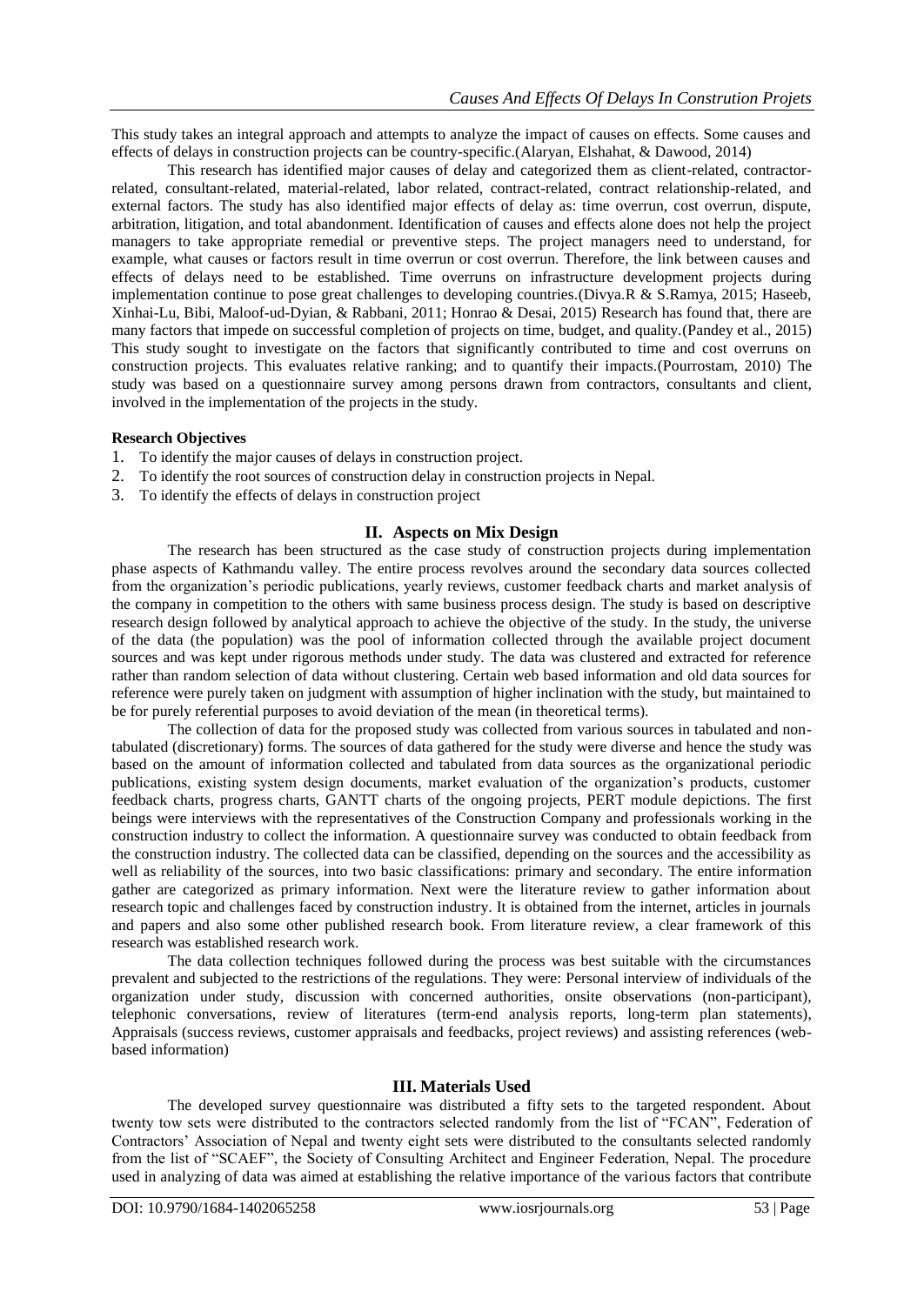to causes of delays, effects of delays, and methods of minimizing construction delays. There are three steps used in analyzing the data: calculating the relative importance index; ranking of factors in each category based on relative importance index, and to determine degree of correlation on ranking the factors among the two groups. The objective of conducting the analysis for this section is to establish the factors under the groups of causes identified from the literature review and the ranking according to their significant influence towards construction project delays. A ranking method was used to achieve this objective and the significant of using these methods is it can reveal the most influential factors within each category of causes.

# **IV. Results and Discussion**

A ranking method was used to achieve this objective and the significant of using these methods is it can reveal the most influential factors within each category of causes. A total fifty seven major factors that contributed to causes of delays were identified. The fifty seven factors were grouped into eight major groups: material related; labor-related; equipment-related; finance-related; contractor-related; client related; consultantrelated; and external factors. These factors were ranked in each group based on relative importance index from the viewpoint of contractor and consultant.

## **Factors of Material Related Delays**

There are seven factors that contributed to the causes of delays related to material delays were identified and ranked from the viewpoint of contractors and consultants. The Spearman's Rank correlation coefficient, rho (rs) is 0.679 and has a significant value (Z) of 0.094.

| <b>Factors</b>                             | <b>Consultant</b> |      | <b>Contractor</b> |      | Spearman's Rank coeff. Rho (rs)   |
|--------------------------------------------|-------------------|------|-------------------|------|-----------------------------------|
|                                            | <b>Index</b>      | Rank | <b>Index</b>      | Rank | $rs = 0.679$ Z = 0.094 Thus H0 is |
| Shortage of construction materials         | 4.2               |      | 4.24              |      | accepted                          |
| Late delivery of materials                 | 4.09              |      | 3.96              |      |                                   |
| Imported of construction materials         | 3.89              |      | 3.82              |      |                                   |
| Poor procurement of construction materials | 3.85              |      | 3.6               |      |                                   |
| Poor quality of construction materials     | 3.7               |      | 3.73              |      |                                   |
| Escalation of material prices              | 3.57              |      | 3.71              |      |                                   |
| Unreliable                                 | 3.07              |      | 3.76              |      |                                   |

**Table 1:** The result of factors of material delays

## **Factors of Labor Related Delays**

There are seven factors of labor related delays were ranked based on relative importance index from the perspective of contractor and consultants. The results of analysis show that factor of labor productivity is the top most significant factor that contributed to causes of delays among seven factors of labor related delay. The ranking between two groups of respondent of this category has the Spearman's Rank correlation coefficient; rho (rs) is 0.893 and a significant value (Z) of 0.007. Thus the null hypothesis (Ho) is rejected and alternative hypothesis, H1 is accepted.

| <b>Factors</b>             | <b>Consultant</b> |      | <b>Contractor</b> |      | Spearman's Rank coeff. Rho (rs)      |
|----------------------------|-------------------|------|-------------------|------|--------------------------------------|
|                            | <b>Index</b>      | Rank | <b>Index</b>      | Rank | $rs = 0.893 Z = 0.007$ Thus rejected |
| Slow mobilization of labor | 3.86              |      | 3.76              |      | H <sub>0</sub>                       |
| Shortage of skill labor    | 4.09              |      | 3.98              |      |                                      |
| Labor productivity         | 4.11              |      | 4.00              |      |                                      |
| Labor supply               | 4.00              |      | 3.89              |      |                                      |
| Absenteeism                | 3.09              |      | 3.71              |      |                                      |
| Strike                     | 3.30              |      | 3.31              |      |                                      |
| Low motivation/Morale      | 3.35              |      | 3.76              |      |                                      |

**Table 2:** The result of factors of labor related delays

## **Factors of Equipment Related Delays**

Factors of causes of delays were ranked based on relative importance index from the viewpoint of contractor and consultant. Referring to this category has the Spearman's Rank correlation coefficient, rho (rs) is 0.764 and a significant value (Z) is 0.046. The null hypothesis, Ho is rejected and alternative hypothesis H1 is accepted. This shows that there is a significant degree of agreement between the ranking of the viewpoint of contractor and consultant.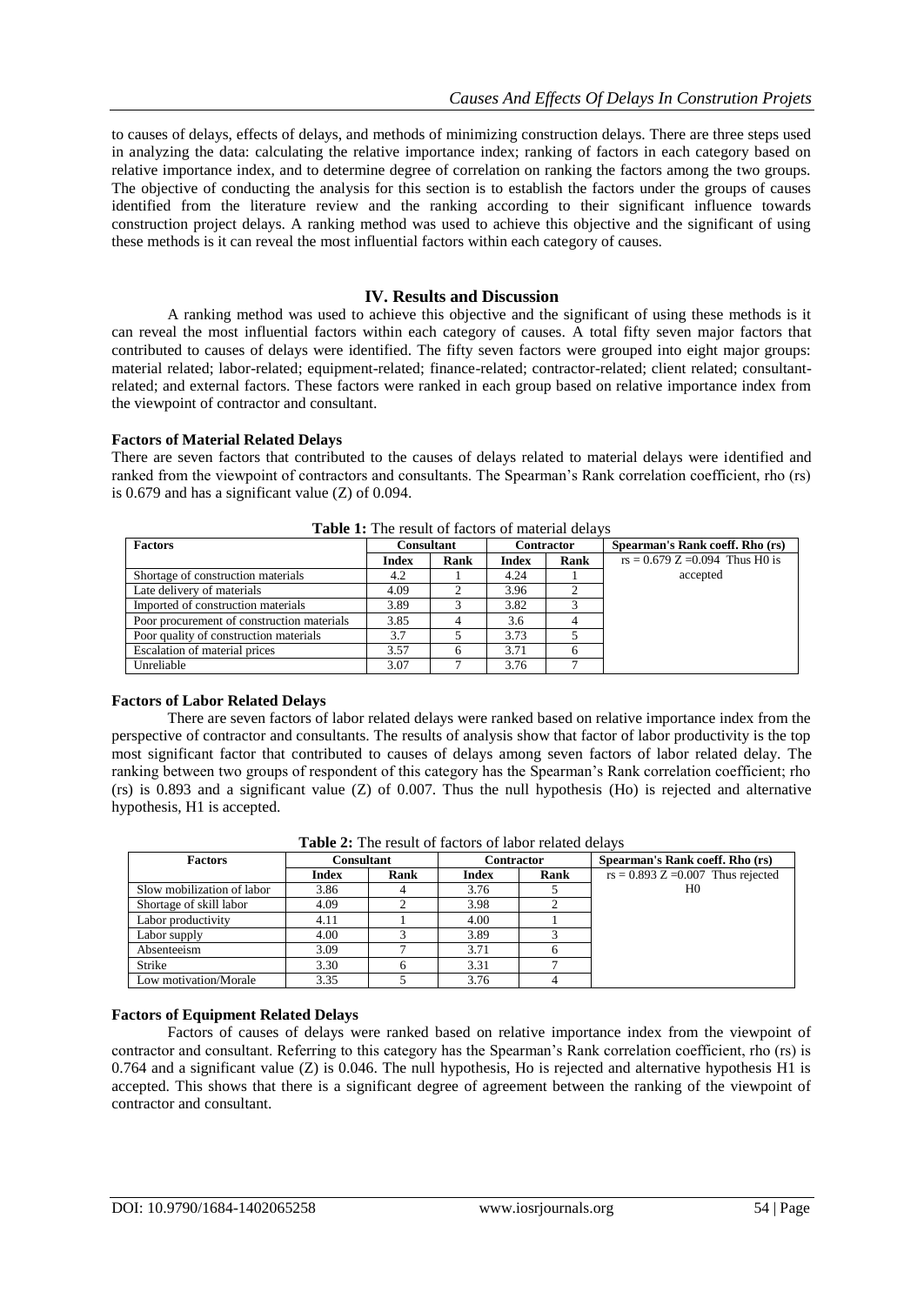| <b>Factors</b>                    | <b>Consultant</b>    |  | <b>Contractor</b> |      | Spearman's Rank coeff. Rho (rs)   |
|-----------------------------------|----------------------|--|-------------------|------|-----------------------------------|
|                                   | Rank<br><b>Index</b> |  | <b>Index</b>      | Rank | $rs = 0.764$ Z = 0.046 Thus H0 is |
| Insufficient number of equipments | 4.46                 |  | 4.4               |      | accepted                          |
| Frequent equipment breakdown      | 4.33                 |  | 4.18              |      |                                   |
| Shortage of equipment part        | 4.13                 |  | 3.93              | ⌒    |                                   |
| Improper equipment                | 3.87                 |  | 3.73              | 4    |                                   |
| Slow mobilization of equipment    | 3.85                 |  | 3.76              |      |                                   |
| Equipment allocation problem      | 3.59                 |  | 3.73              | 6    |                                   |
| Inadequate modern Equipment       | 3.3                  |  | 3.76              | ⇁    |                                   |

**Table 3:** The result of factors of equipment related delays

#### **Factors of Finance Related Delays**

There are seven factors that contributed to the causes of delays related to finance were ranked based on relative importance index. The results of relative importance index and the ranking of factors of finance related delays between respondent of contractor and consultant. In this category, the null hypothesis, H0 is rejected and alternative hypothesis, H1 is accepted. The Spearman's Rank correlation coefficient, rho (rs) is 0.901 and has a significant value ( $Z$ ) of 0.006. This value is much higher than 0.05 ( $5\%$ ) which rejected the alternative hypothesis, H1 at a confidence level of 95%. Therefore, concluded that there is significant degree of agreement in the ranking among the groups of respondents.

| <b>Factors</b>                            | <b>Consultant</b> |      | <b>Contractor</b> |      | Spearman's Rank coeff. Rho (rs)      |  |
|-------------------------------------------|-------------------|------|-------------------|------|--------------------------------------|--|
|                                           | <b>Index</b>      | Rank | <b>Index</b>      | Rank | $rs = 0.901$ Z = 0.006 Thus rejected |  |
| Inadequate fund allocation                | 4.53              |      | 3.71              |      | H <sub>0</sub>                       |  |
| High interest rate                        | 4.27              |      | 4.04              |      |                                      |  |
| Contractor's financial difficulties       | 3.95              |      | 3.87              |      |                                      |  |
| Unreasonable constraints to clients       | 3.8               |      | 3.79              |      |                                      |  |
| Delay payment to suppliers/subcontractors | 3.67              |      | 3.76              |      |                                      |  |
| Monthly payment difficulties              | 3.09              |      | 3.71              |      |                                      |  |
| Client's financial difficulties           | 3.02              |      | 4.29              |      |                                      |  |

**Table 4:** The result of factors of finance related delays

#### **Factors of Contractor Related Delays**

The factors to causes of delays were ranked based on relative importance index between group of respondent of contractor and consultant. This category has the spearman's rank correlation coefficient, rho (rs) is 0.983 and a significant value (Z) is 0.001. The null hypothesis, Ho is rejected and alternative hypothesis H1 is accepted. This shows that there is a significant degree of agreement between the ranking of contractor and consultant.

| <b>Factors</b>                           | <b>Consultant</b> |      | <b>Contractor</b> |      | Spearman's Rank coeff. Rho (rs)   |
|------------------------------------------|-------------------|------|-------------------|------|-----------------------------------|
|                                          | <b>Index</b>      | Rank | <b>Index</b>      | Rank | $rs = 0.983 Z = 0.001$ Thus HO is |
| Inadequate contractor experience         | 4.54              |      | 4.36              |      | rejected                          |
| Inappropriate construction methods       | 4.39              |      | 4.22              |      |                                   |
| Inaccurate time estimating               | 4.35              | ⌒    | 4.27              |      |                                   |
| Inaccurate cost estimating               | 4.29              |      | 4.23              |      |                                   |
| Poor site management and supervision     | 4.26              |      | 4.23              |      |                                   |
| Improper project planning and scheduling | 4.23              | h.   | 4.16              | h    |                                   |
| Incompetent project team                 | 4.22              |      | 4.07              |      |                                   |
| Unreliable subcontractor                 | 4.17              | 8    | 4.11              | 8    |                                   |
| Obsolete technology                      | 3.83              | a    | 3.79              |      |                                   |

**Table 5:** The result of factors of contractor related delays

#### **Factors of Client Related Delays**

Both group of respondent agreed on the ranking of the factors based on relative importance index. The Spearman's Rank correlation, rho (rs) is 0.929, and significant value (Z) is 0.003, which indicates a significant agreement in the ranking hence the null hypothesis, Ho is rejected and alternative hypothesis, H1 is accepted.

| THURS OF THE LEGGIC OF HEEGHT OF CHEMIC LEGICON GENERAL |              |      |                   |      |                                   |  |  |  |
|---------------------------------------------------------|--------------|------|-------------------|------|-----------------------------------|--|--|--|
| <b>Factors</b>                                          | Consultant   |      | <b>Contractor</b> |      | Spearman's Rank coeff. Rho (rs)   |  |  |  |
|                                                         | <b>Index</b> | Rank | <b>Index</b>      | Rank |                                   |  |  |  |
| Slow decision making by client                          | 4.39         |      | 4.32              |      | $rs = 0.929 Z = 0.003$ Thus HO is |  |  |  |
| Lack of experience                                      | 4.02         |      | 3.8               |      | rejected                          |  |  |  |
| Change orders                                           | 3.96         |      | 3.87              |      |                                   |  |  |  |
| Client interference                                     | 3.92         |      | 3.78              |      |                                   |  |  |  |
| Lack of capable representative                          | 3.85         |      | 3.76              |      |                                   |  |  |  |
| Lack of communication and coordination                  | 3.48         |      | 3.73              |      |                                   |  |  |  |
| Improper project feasibility study                      | 3.08         |      | 3.76              |      |                                   |  |  |  |

**Table 6:** The result of factors of client related delays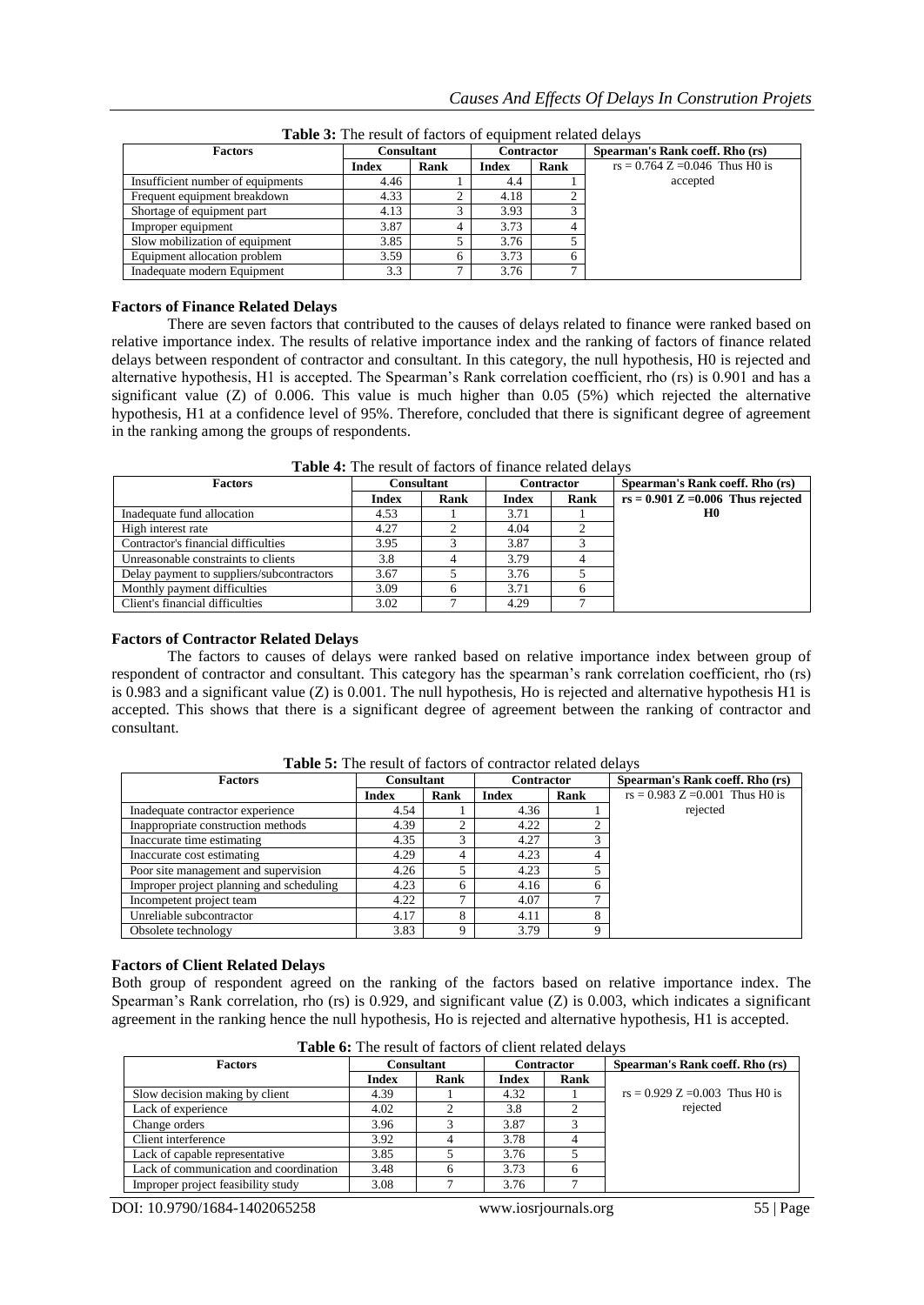accepted

## **Factors of Consultant Related Delays**

The results of survey analysis of factors of consultant related delays. Factors of causes of delays were ranked based on relative importance index between respondents of contractor and consultant. This category has the Spearman's Rank correlation coefficient, rho (rs) is 0.928 and a significant value (Z) is 0.008. The null hypothesis, Ho is rejected and alternative hypothesis H1 is accepted. This shows that there is a significant degree of agreement between the ranking of contractor and consultant.

| <b>Factors</b>                           | Consultant           |  | Contractor   |      | Spearman's Rank coeff. Rho (rs)      |
|------------------------------------------|----------------------|--|--------------|------|--------------------------------------|
|                                          | <b>Index</b><br>Rank |  | <b>Index</b> | Rank |                                      |
| Inadequate consultant experience         | 3.98                 |  | 4.02         |      |                                      |
| Poor design and delay in design          | 3.93                 |  | 3.84         |      | $rs = 0.928$ Z = 0.008 Thus rejected |
| Inadequate project management assistance | 3.76                 |  | 3.76         |      | H <sub>0</sub>                       |
| Slow response and poor inspection        | 3.52                 |  | 3.76         |      |                                      |
| Incomplete drawing/detail design         | 3.46                 |  | 3.71         |      |                                      |
| Inaccurate site investigation            | 3.43                 |  | 3.73         |      |                                      |

**Table 7:** The result of factors of consultant related delays

## **Factors of External Related Delays**

There are seven factors of external related delays that contributed to the causes of delays were ranked based on relative importance index between contractor and consultant. The Spearman's Rank correlation coefficient, rho (rs) is 0.070 and significant value (Z) is 0.882 which much greater than 0.005. The null hypothesis, Ho is accepted and alternative hypothesis, H1 is rejected. This shows that there is no significant degree of agreement in the ranking between both contractor and consultant perspective.

| <b>Table 0.</b> The result of factors of external related delays |            |      |                   |      |                                   |  |  |  |
|------------------------------------------------------------------|------------|------|-------------------|------|-----------------------------------|--|--|--|
| Factors                                                          | Consultant |      | <b>Contractor</b> |      | Spearman's Rank coeff. Rho (rs)   |  |  |  |
|                                                                  | Index      | Rank | Index             | Rank |                                   |  |  |  |
| Unforeseen ground condition                                      | 4.07       |      | 3.91              |      |                                   |  |  |  |
| Unexpected geological condition                                  | 3.83       |      | 3.73              |      | $rs = 0.070$ Z = 0.882 Thus HO is |  |  |  |

**Table 8:** The result of factors of external related delays

## **Identification of the Major Causes of Delays**

Inflation/prices fluctuation  $\begin{array}{|c|c|c|c|c|c|c|c|c|} \hline 3.83 & 3 & 3.71 & 3.71 \ \hline \end{array}$ Sloe site clearance 1 3.8 4 3.73 4 Problem with neighbors 1 3.76 5 3.73 5 Weather condition 1 3.57 6 3.76 6

Conflict, War and public enemy 2.17 7 3.73

During a construction project, delays may result from many circumstances. In this research, based on data analyzed earlier, a total of fifty seven factors to causes of delays were grouped into eight groups of causes of delays in construction project. In order to identify the major delays groups or the major causes of delays, the group that causes delays was ranked based on mean value (the average indexes) between two group of respondent contractors and consultants. The following is a brief discussion of the groups to causes of delays according to the ranking of major delays groups.

| Table 9: Ranking of major delays groups |            |            |                              |      |      |      |      |  |
|-----------------------------------------|------------|------------|------------------------------|------|------|------|------|--|
| No.                                     | Groups     | Consultant | <b>Contractor</b><br>Overall |      |      |      |      |  |
|                                         |            | Mean       | Rank                         | Mean | Rank | Mean | Rank |  |
|                                         | Contractor | 4.12       |                              | 4.05 |      | 4.09 |      |  |
| $\overline{2}$                          | Equipment  | 3.93       |                              | 3.92 |      | 3.93 |      |  |
| 3                                       | Client     | 3.92       |                              | 3.85 |      | 3.89 |      |  |
| 7                                       | External   | 3.72       |                              | 3.84 |      | 3.80 |      |  |
| $\boldsymbol{4}$                        | Material   | 3.76       |                              | 3.83 |      | 3.77 |      |  |
| 5                                       | Finance    | 3.7        | 6                            | 3.8  |      | 3.74 | 6    |  |
| -6                                      | Consultant | 3.68       |                              | 3.76 |      | 3.74 |      |  |
| 8                                       | Labor      | 3.68       |                              | 3.76 |      | 3.71 | ð    |  |

# **The Common Effects of Delays**

In order to identify the effect of delays in construction project, there are six factors that effects delays were identified and ranked based on the mean value. Results shows that time overruns and cost overrun were the two most common effects of delays in construction project from the view of point of contractor and consultant.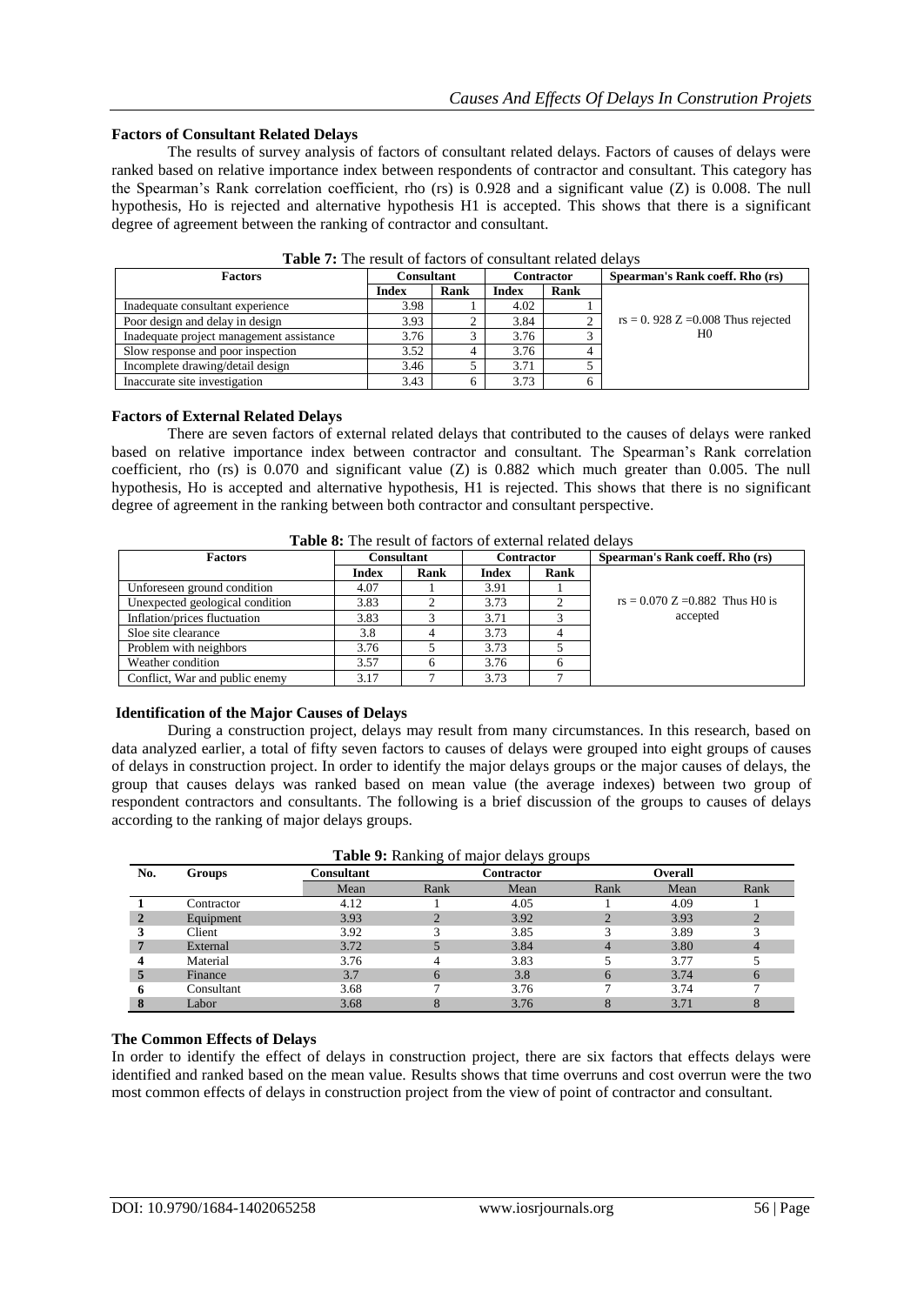|     | <b>Table To:</b> Natiking the common effects of delays |            |            |      |      |  |  |  |  |  |
|-----|--------------------------------------------------------|------------|------------|------|------|--|--|--|--|--|
| No. | <b>Effects of Delay</b>                                | Consultant | Contractor |      |      |  |  |  |  |  |
|     |                                                        | Index      | Index      | Mean | Rank |  |  |  |  |  |
|     | Time Overrun                                           | 3.67       | 3.51       | 3.59 |      |  |  |  |  |  |
|     | Cost overrun                                           | 2.54       | 2.76       | 2.65 |      |  |  |  |  |  |
|     | Dispute                                                | 2.08       | 1.19       | 1.64 |      |  |  |  |  |  |
|     | Total abandonment                                      | 1.98       | 1.2        | 1.59 |      |  |  |  |  |  |
|     | Arbitration                                            | 1.04       | 1.02       | 1.04 |      |  |  |  |  |  |
|     | Litigation                                             | 1.02       | 1.01       | 1.02 |      |  |  |  |  |  |

**Table 10:** Ranking the common effects of delays

The major delays groups were identified and ranked, which group of contractor related delays is the top main groups that contribute to the causes of delays. From a total of fifty seven factors to causes of delays, twenty top most important factors have been identified. The top five most important factors that contributed to the causes of delays are factors of insufficient numbers of equipment, inaccurate time estimate, monthly payment difficulties, change orders, and inaccurate cost estimate. The effects of delays have been identified which time overrun and cost overrun were the most common effects of delays in construction projects. To minimize delays in construction project have been identified the top fifteen effective methods of minimizing construction delays from a total of thirty five methods.

# **V. Conclusions**

There are three objectives of this study which have been achieved. The first objective was to identify the major causes of delays, the effects of delays, and the methods of minimizing delays in construction projects. Therefore, concluded that there is a significant degree of agreement between the two groups with respect to their ranking. This shows that the labor productivity has significant effect on the construction delay. The first objective of the study has been successfully identified. A total of fifty seven factors that causes delays were identified. Some of these factors were the top ten most important factors that contributed to the causes of delays includes: insufficient numbers of equipment; inaccurate time estimate; monthly payment difficulties; changes orders; inaccurate cost estimate; poor site management and supervision; inadequate modern equipment; shortage of construction materials; incompetent project team; improper project planning and scheduling; and contractor's financial difficulties. The factors were grouped into eight groups of causes of delays. Group of contractorrelated delays was ranked the most significant groups that cause delays, followed by group of equipment-related delay, client related delays, material-related delays, finance-related delays, consultant-related delays, externalrelated delays, and labor related delays. The second objective of this research was to identify the common effects of delays in construction project. This objective has been successfully achieved. There are six factors that affect delays in construction project which includes: time overruns cost overrun, dispute, arbitration, total abandonment; and litigation. The results of analysis shown time overrun and cost overrun were the two most common effects of delays in construction project.

# **VI. Recommendation**

From this study, some recommendations are given as follows:

- (1) Construction project delays caused by contractors are due mainly to the low technical and managerial skills of contractors in developing countries. In order to improve contractors' managerial skills there is a need for continuous work-training programs for personnel in the industry to update their knowledge and be familiar with project management techniques and processes.
- (2) Delays in construction projects can be reduced through the joint efforts of participants in the construction industry. Clients, designers/consultants, contractors, suppliers, finance sources, educational institutions, manufacturers, and the government should cooperate to provide the infrastructure necessary for efficient management. A means of achieving this is to formulate and execute a participatory program for the development of the construction industry through a dedicated national agency.
- (3) All parties involved in project agreed that delay occurs mostly during the construction phase. Therefore, in resolving those problems, suggestion to increase construction productivity, followed by enhancing the expertise and skill of human resources, and conducted site meetings more frequently. A strategic view of solving delay problems should be considered as an importance of management aspects, the effects of knowledge and information flow between the organization levels, and importance of top management contribution in solving the problems.
- (4) Modern construction equipments reduce the human labor that increasing the capacity of the company to accomplish the task within the targeted time frame. Thus, productivity can be enhanced by using the modern equipments with reduced accidents and conflict.
- (5) Proper project plan should be prepared before implementing the project. The project plan serves as a blue print or a road map for the measurement of the work performed at different phases of the construction.